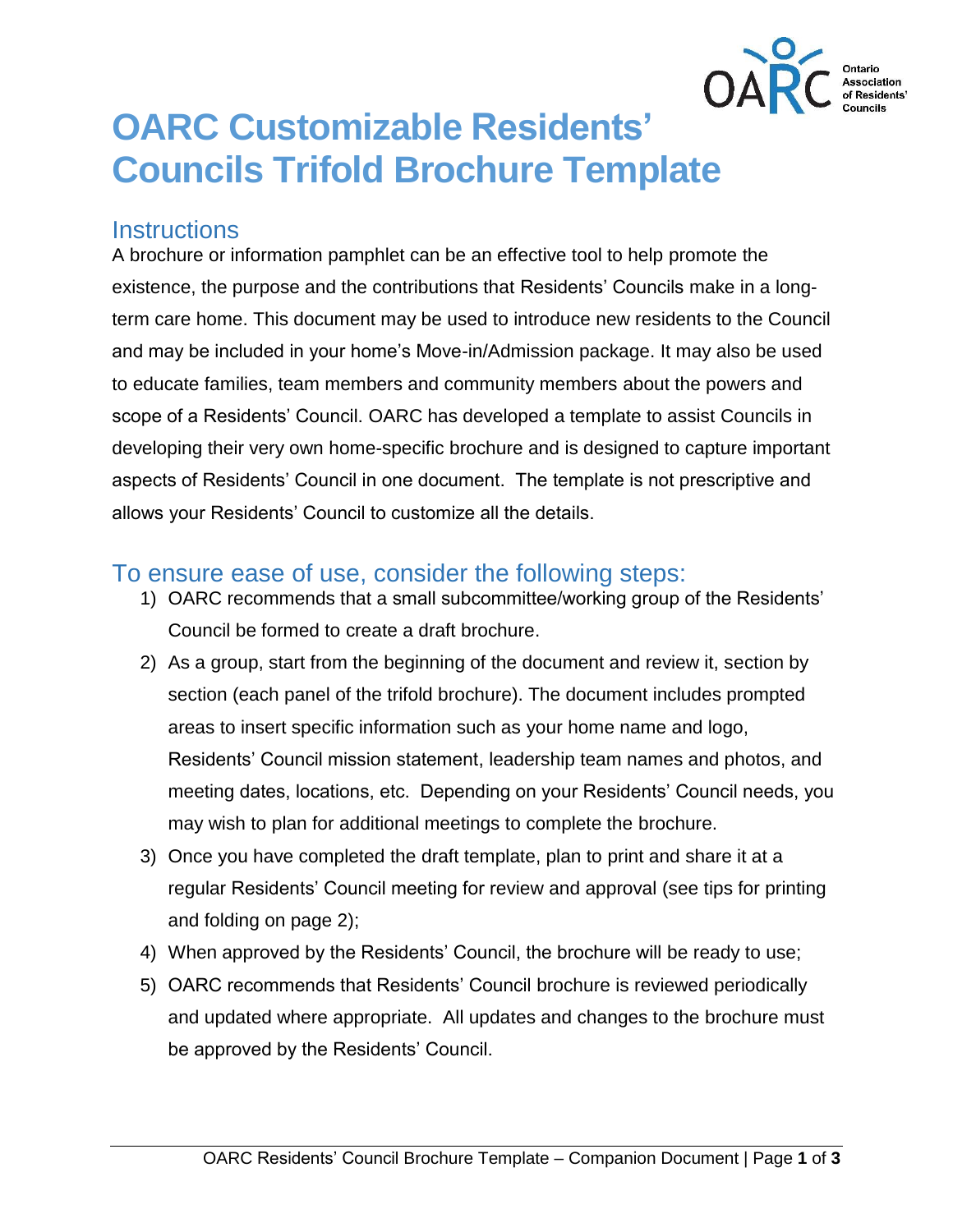### Printing and Folding tips:

This template is designed to be printed on **letter-size** paper (8.5 inch X 11 inch). Depending on available printers and resources, you may decide to print in either black and white ink or in colour. You may print on regular printer paper or on cover stock.

When printing the document, under Printer Settings, select the following print option:

"Print on **Both Sides**, flip pages on **short edge**" (as pictured below)



When folding the brochure, you may choose between a Roll Fold or Z fold technique to achieve your preferred look and feel:



[This Photo](https://graphicdesign.stackexchange.com/questions/97728/how-to-create-an-a4-trifold-brochure) by Unknown Author is licensed under

Ontario Association of Residents' Councils 194 Eagle St, Suite 3105 Newmarket, ON L3Y 1J6 1-800-532-0201